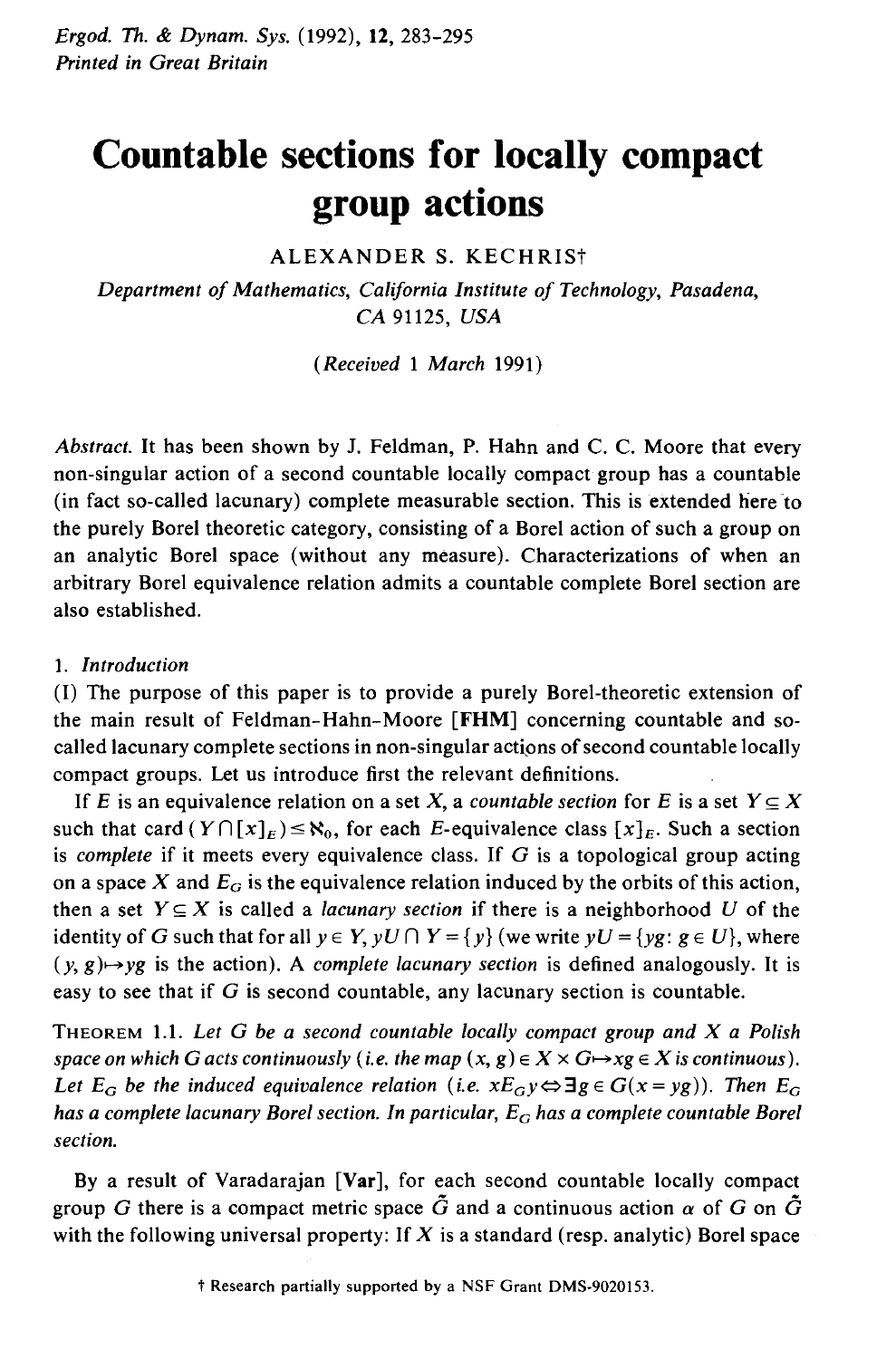and  $\beta$  a Borel action of *G* on *X* (i.e.  $(x, g) \in X \times G \rightarrow \beta(x, g) = xg \in X$  is Borel), there is an  $\alpha$ -invariant Borel (resp. analytic) set  $\hat{X} \subseteq \tilde{G}$  so that the action  $\beta$  is Borel isomorphic to the restriction of  $\alpha$  to  $\hat{X}$ . We have therefore the following

# CoROLLARY 1.2. *Let G be a second countable locally compact group and X an analytic Borel space on which G acts in a Borel way. Let*  $E_G$  *be the induced equivalence relation. Then*  $E_G$  has a complete lacunary (therefore countable) Borel section.

The result of Feldman-Hahn-Moore, referred to earlier, asserts that in the context of Corollary 1.2, if  $\mu$  is a probability measure on X which is *G-quasi-invariant*, *i.e.*  $\mu \sim \mu$ g for any  $g \in G$ , then there is a Borel lacunary section *B* with  $[B]_{E_G}$  =  ${x: \exists y \in B(xE_0 y)}$  of  $\mu$ -measure 1. It appears that the proof in **[FHM]** of this measure theoretic version could be suitably modified to prove the existence of just *countable* complete Borel sections in the pure Borel context of Corollary 1.2. However, the proof in **[FHM]** uses the deep structure theory of locally compact groups (see **[MZ]),** which allows in **[FHM]** the reduction to the case of Lie groups, where special tools are available. On the other hand, our proof of Theorem 1.1 is purely descriptive set theoretic and uses only the definition of locally compact groups. (The result of Varadarajan **[Var]** used to derive Corollary 1.2 needs further only the existence of Haar measure. *Added in proof.* We have recently found a proof of Varadarajan's theorem which also avoids Haar measure.) Another proof of the Feldman-Hahn-Moore theorem has been given in Ramsay **[Rl],** which actually applies to more general situations, but still in the measure theoretic category. We do not know if Ramsay's method can be used to produce pure Borel theoretic results. We will discuss (the relevant to us form of) Ramsay's theorem and a related open problem concerning an extension of Theorem 1.1 in IV) below. In Wagh **[W],**  the author proves the special case of Theorem 1.1 for  $G = \mathbb{R}$ , using density arguments on IR (see also **[R2,** § 4]). This is the Borel version of the result in Ambrose [A]. As in **[FHM],** we also make use of an idea of Forrest [F]. Finally we draw some inspiration from the result of Burgess **[B]** and thus ultimately from Vaught **[Vau].** 

(II) We have recently been interested in the study of the structure of Borel equivalence relations (see for example **[HKL, Ke2])** on Polish (equivalently standard Borel) spaces. A partial (pre)order is introduced which measures the relative complexity of Borel equivalence relations. For  $E$ ,  $F$  Borel equivalence relations on  $X$ , *Y* resp. we say that *E* is *reducible* to *F*, in symbols  $E \leq F$ , if there is a Borel map  $f: X \rightarrow Y$  with  $xEx' \Leftrightarrow f(x)Ff(x')$ . If an injective such f can be found we say that *E* is *embeddable* in *F*, in symbols  $E \subseteq F$ . Finally let

$$
E \approx^* F \Leftrightarrow E \le F \wedge F \le E
$$

$$
E \approx F \Leftrightarrow E \sqsubseteq F \wedge F \sqsubseteq E.
$$

Among the class of Borel equivalence relations the subclass of so-called countable ones has received special attention. An equivalence relation is called *countable* if every equivalence class is countable. By a result of Feldman-Moore **[FM],** the countable Borel equivalence relations are exactly those induced by Borel actions of countable groups. The following immediate corollary of 1.2 shows that up to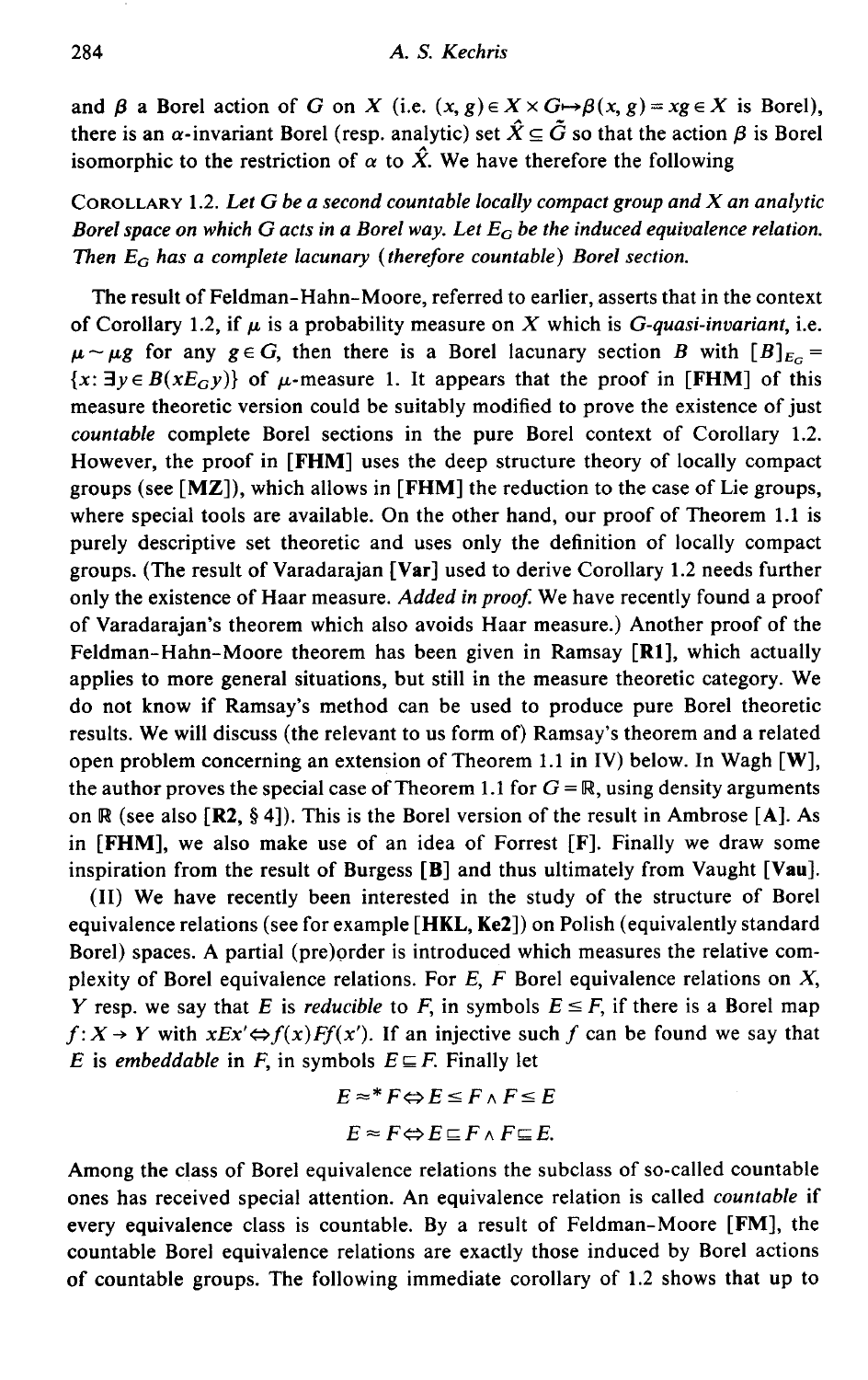$\approx$ \*-equivalence the class of countable Borel equivalence relations includes the ones induced by Borel actions of second countable locally compact groups.

CoROLLARY 1.3. *Let* G *be a second countable locally compact group and X a standard Borel space on which G acts in a Borel way. Let*  $E_G$  *be the induced equivalence relation. Then there is a countable Borel equivalence relation F such that*  $E_G \approx^* F$ *.* 

More information can be obtained for  $G = \mathbb{R}$ . Recall that a Borel equivalence relation *E* on *X* is called *hyperfinite* if *E* is induced by a Borel action of  $Z$  (i.e. *E* is induced by the orbits of a single Borel automorphism).

COROLLARY 1.4. (Wagh [W].) *In the notation of* 1.3, *if*  $G = \mathbb{R}$ , *F can be taken to be hyperfinite.* 

It would be interesting to characterize the class of  $E$  which are reducible to countable Borel F. It is not true that all such  $E$  are induced by Borel actions of second countable locally compact groups (we will see a simple example in § 2).

There is however a somewhat interesting characterization of those Borel equivalence relations that admit complete countable Borel sections, that comes out of the proof of Theorem 1.1. We need some definitions first.

Let  $E$  be a Borel equivalence relation on *X*. Denote by  $X/E$  the quotient space and by *C* a typical equivalence class of *E*. Let  $C \in X/E \mapsto I_C$  be a map assigning to each *C* a  $\sigma$ -ideal of subsets of *C*,  $I_c$ , with  $C \notin I_c$ . We say that  $C \mapsto I_c$  is *Borel* if for each Borel set  $A \subseteq X^2$  the set  $A_i$  defined by

$$
x \in A_I \Leftrightarrow \{ y \in [x]_E : A(x, y) \} \in I_{[x]_E}
$$

is Borel. Finally, we say that  $C \rightarrow I_C$  has the ccc *(countable chain condition)* if every  $I_c$  has the ccc. (A  $\sigma$ -ideal *I* of subsets of a set *A* has the ccc if any collection of pairwise disjoint subsets of *A* which are not in *I* is countable.)

Here are some examples of Borel ccc assignments:

(i) Let *E* be a Borel equivalence relation on *X* induced by a Borel action of a Polish group G, i.e.  $E = E_G$ . Given  $C \in X/E$ , put for  $A \subseteq C$ 

$$
A \in I_C \Leftrightarrow \{g : xg \in A\}
$$
 is meager (in G)

where  $x \in C$ . It is easy to see that this is well defined independently of  $x \in C$ . To verify that  $C \rightarrow I_C$  is Borel, note that for  $A \subseteq X^2$ 

$$
x \in A_I \Leftrightarrow \{y \in [x]_E : A(x, y)\} \in I_{\{x\}_E} \Leftrightarrow \{g : A(x, xg)\} \text{ is meager}
$$

so this follows from standard facts about Borel definability of category notions (see § 2). Moreover,  $I_C$  has the ccc as the  $\sigma$ -ideal of meager sets in G has the ccc.

(ii) Let now E, G be as in (i) but additionally with G locally compact. Let  $\mu$  be Haar measure on G. For each  $C \in X/E$  and  $x \in C$  let  $f_x : G \rightarrow [x]_E$  be defined by  $f_x(g) = xg$  and let  $\mu_x = f_{x\mu}$ , the image of  $\mu$  under  $f_x$ . Let, for  $A \subseteq C$ ,

$$
A\in I_C \Leftrightarrow \mu_x(A)=0 \Leftrightarrow \mu(\lbrace g:\,xg\in A\rbrace)=0.
$$

Again this is independent of *x,* Borel (by similar results on Borel definability of measure theoretic notions) and has the ccc.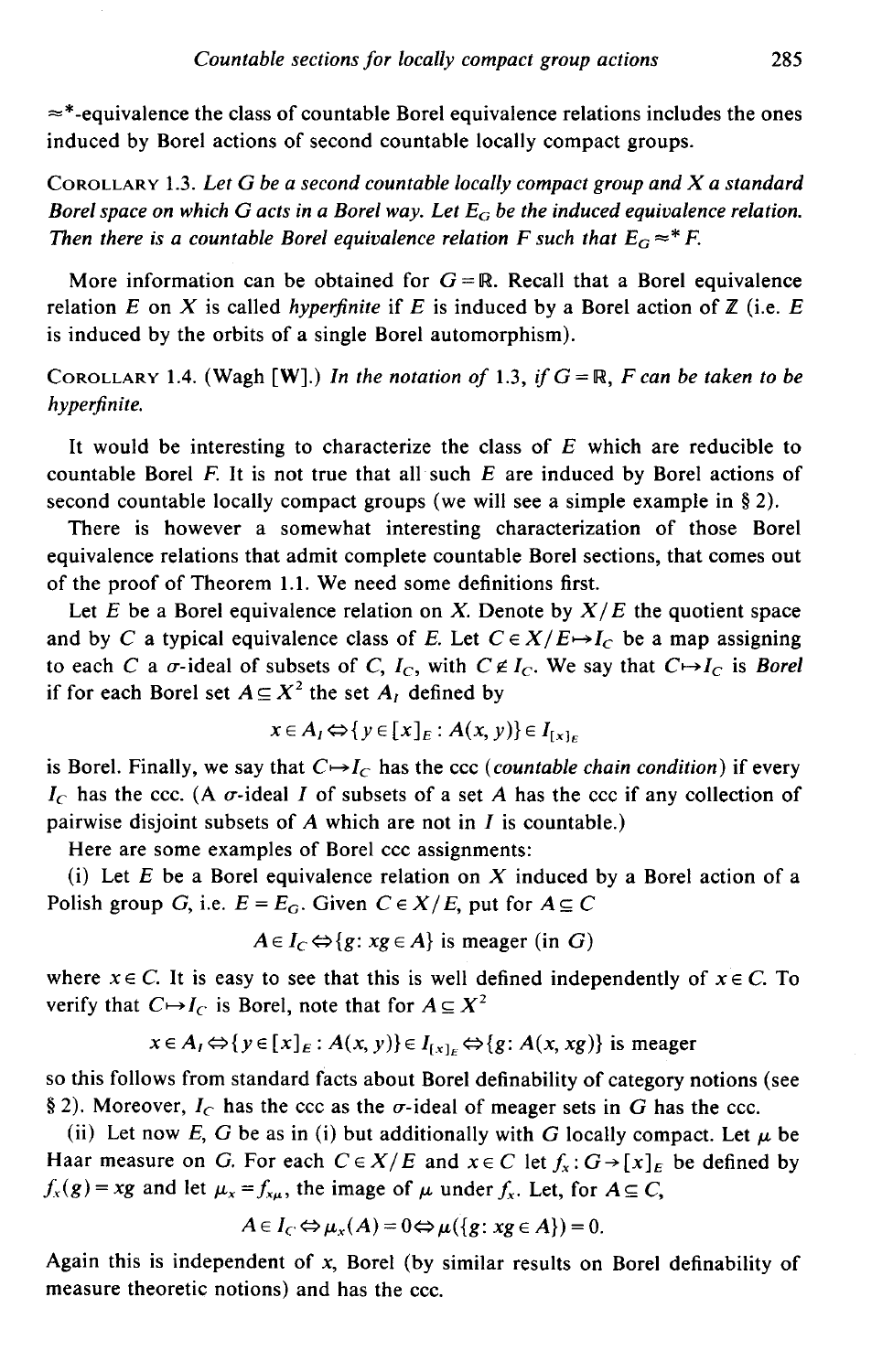(ii) Generalizing (ii), let now E be a Borel equivalence relation on X and let  $x \in X \rightarrow \mu_X^* \in P(X)$ , be a Borel map from X into the (standard) Borel space of probability measures on X, such that  $\mu_{\kappa}^{*}([x]_{F})=1$  and  $xEy\Rightarrow \mu_{\kappa}^{*} \sim \mu_{\kappa}^{*}$ . Put for  $C \in X/E$ ,  $x \in C$ 

$$
A\in I_C \Leftrightarrow \mu_x^*(A)=0.
$$

Again this works. To see that this indeed generalizes (ii), note that if  $\mu(G) = 1$  we can take  $\mu_x^* = \mu_x$ . If  $\mu(G) = \infty$ , let  $F_n$  be Borel pairwise disjoint with  $G = \bigcup_n F_n$ and  $\mu(F_n) = 1$ . Put then

$$
\mu_x^n(A) = \mu(F_n \cap \{g : xg \in A\})
$$

and  $\mu_x^* = \sum 1/2^{n+1} \cdot \mu_x^n$ .

Recall that a Borel equivalence relation *E* on *X* is *smooth* if there is Borel  $f: X \to Y$ , *Y* Polish with  $xEx \Leftrightarrow f(x) = f(x')$ .

THEOREM 1.5. *Let E be a Borel equivalence relation on X. Then the following are equivalent:* 

- (i) *E has a complete countable Borel section.*
- (ii) (a)  $E = \bigcup_n E_n$ , where each  $E_n$  is a smooth Borel equivalence relation, and *(b)* There is a Borel ccc assignment  $C \in X/E \rightarrow I_C$ .
- (iii) *As in* ( *ii) but with (b) replaced by*

*(b') There is a Borel assignment*  $x \mapsto \mu_x$  *with*  $\mu_x([x]_E) = 1$ *,*  $xEy \Rightarrow \mu_x \sim \mu_y$ *.* 

Both conditions in (ii) are necessary, but we do not know if in (iii) condition (a) is needed. We will discuss some relevant examples and open problems in (III), (IV) below.

(III) Suppose now *G* is a *standard Borel group,* i.e. *G* has a standard Borel structure and the group operations are Borel. Then it is well known that there is at most one Polish topology with the same Borel structure under which G becomes a topological group. If such a topology exists we call (by abuse of language)  $G$  itself *Polish.* If moreover this topology is locally compact we call *G Polish locally compact*  (i.e. second countable locally compact). For certain standard Borel groups we can provide a characterization of when they are Polish locally compact, which can be viewed as a kind of converse of Theorem 1.1. We do not know if the full converse is true for arbitrary standard Borel groups. We would like to thank the referee for suggesting the formulation of the hypothesis of the next result (our original one was more restrictive) and for pointing out that  $(iv) \Rightarrow (i)$ , in a somewhat stronger form, is contained in Theorem A of [FR]. The referee also pointed out that the example of the equivalence relation  $E_1$  below is also discussed in this paper.

THEOREM 1.6. *Let G be a standard Borel group and assume that G admits a Borel action*  $(g, x) \rightarrow xg$  *on a standard Borel space*  $X_0$ , *which is free* (*i.e.*,  $g \neq 1$ ,  $x \in X_0 \Rightarrow xg \neq 0$ *x*) and has a quasi-invariant probability measure  $\mu$  (i.e.,  $\mu \sim \mu$ g, for all  $g \in G$ .) Then *the following are equivalent:* 

- (i) *G is Polish locally compact.*
- (ii) *For every Borel action of G on a standard Borel space* X *there is a complete countable Borel section for E<sub>G</sub>*.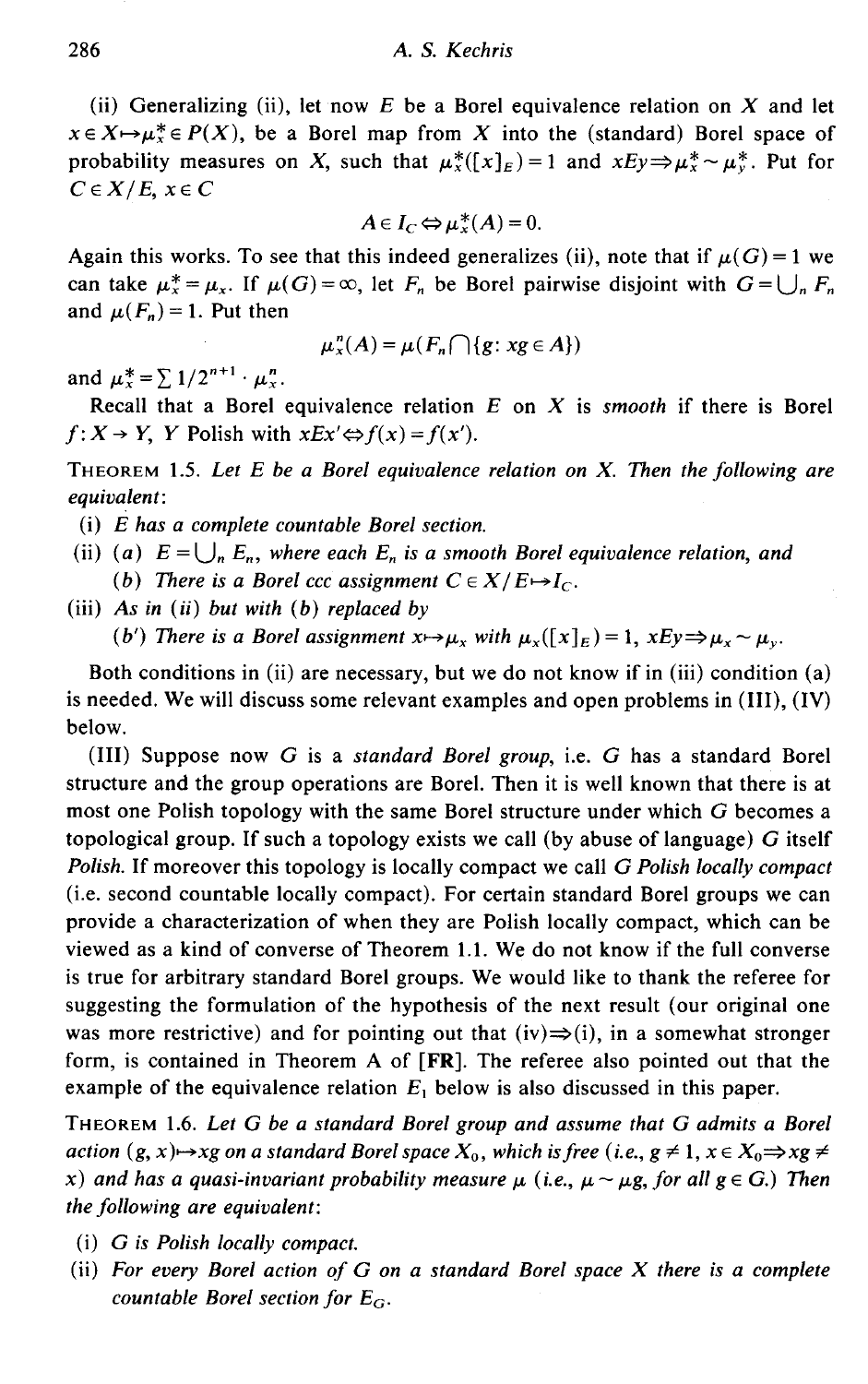- (iii) *For every Borel action of G on a standard Borel space X,*  $E_G$  *is reducible to a countable Borel equivalence relation.*
- (iv) For the action of G on  $X_0$  given in the hypothesis and denoting by  $E_G^0$  the *corresponding equivalence relation, there is a complete countable Borel section*  for  $E_G^0$ .
- (v) For  $E_G^0$  as in (iv),  $E_G^0$  is reducible to a countable Borel equivalence relation.

The hypothesis of 1.6 is true if  $G$  is a Borel subgroup of a Polish locally compact group *H*. In this case  $X_0 = H$ , G acts on H by right multiplication and  $\mu$  is a probability measure equivalent to Haar measure on *H.* The referee raised the question of whether any group satisfying the hypothesis of 1.6 is a Borel subgroup of a Polish locally compact group.

For example, it follows immediately from this result that if  $X = T^N$ , where T is the unit circle, and  $E_1$  is defined by

$$
(x_n)E_1(y_n) \Leftrightarrow \exists m \forall n \ge m (x_n = y_n)
$$

then  $E_1$  is not reducible to a countable Borel equivalence relation. Since  $E_1$  is clearly (an increasing in fact) union of a sequence of smooth Borel equivalence relations, this shows that some condition beyond (a) is needed in (ii), (iii) of Theorem 1.5. (That  $E_1$  is not reducible to a countable Borel equivalence relation has been known in some form or other for some time in ergodic theory—see [FHM]—and has been also proved using category methods by Jackson and Louveau independently).

We also use Theorem 1.6 in § 5 to show that there is an example of a  $K_a$  equivalence relation on  $\mathbb{T}^N$  induced by a free continuous action of a Polish group which is not again reducible to a countable Borel equivalence relation. This shows for instance that condition (b) is not enough in Theorem 1.5.

*Remark.* The remark after Theorem 1.6 should be compared with the following result of Mackey [Ma] and Miller [Mi]: let H be a Polish group and  $G \subseteq H$  a Borel subgroup. If  $E_G$  is the equivalence relation induced by the action of  $G$  on  $H$  by right multiplication, then the following are equivalent:

- $(i)$  G is closed,
- (ii) E*0* has a Borel transversal,
- (iii)  $E_G$  is smooth.

(IV) We discuss now some further open problems.

The result of Ramsay  $[**R1**]$  alluded in (I) asserts the following: let E be a Borel equivalence relation on  $X$  and assume there is a Borel assignment of probability measures  $x \mapsto \mu_x$ , so that  $\mu_x([x]_E) = 1$  and  $x E y \Rightarrow \mu_x \sim \mu_y$ . If  $\mu$  is a probability measure on X, then there is a Borel set  $B \subseteq X$  such that for  $\mu$ -almost all x,  $B \cap [x]_E \neq \emptyset$  and card  $({}_B \cap [x]_E) \leq \aleph_0$ .

It would be interesting to find a Borel theoretic version of this type of result. One possible formulation is the following: Let E be a  $K_a$  equivalence relation on a Polish compact space *X* and assume that there is a Borel assignment of probability measures  $x \mapsto \mu_x$ , so that  $\mu_x([x]_E) = 1$  and  $xEy \mapsto \mu_x \sim \mu_y$ . Then E has a complete countable Borel section.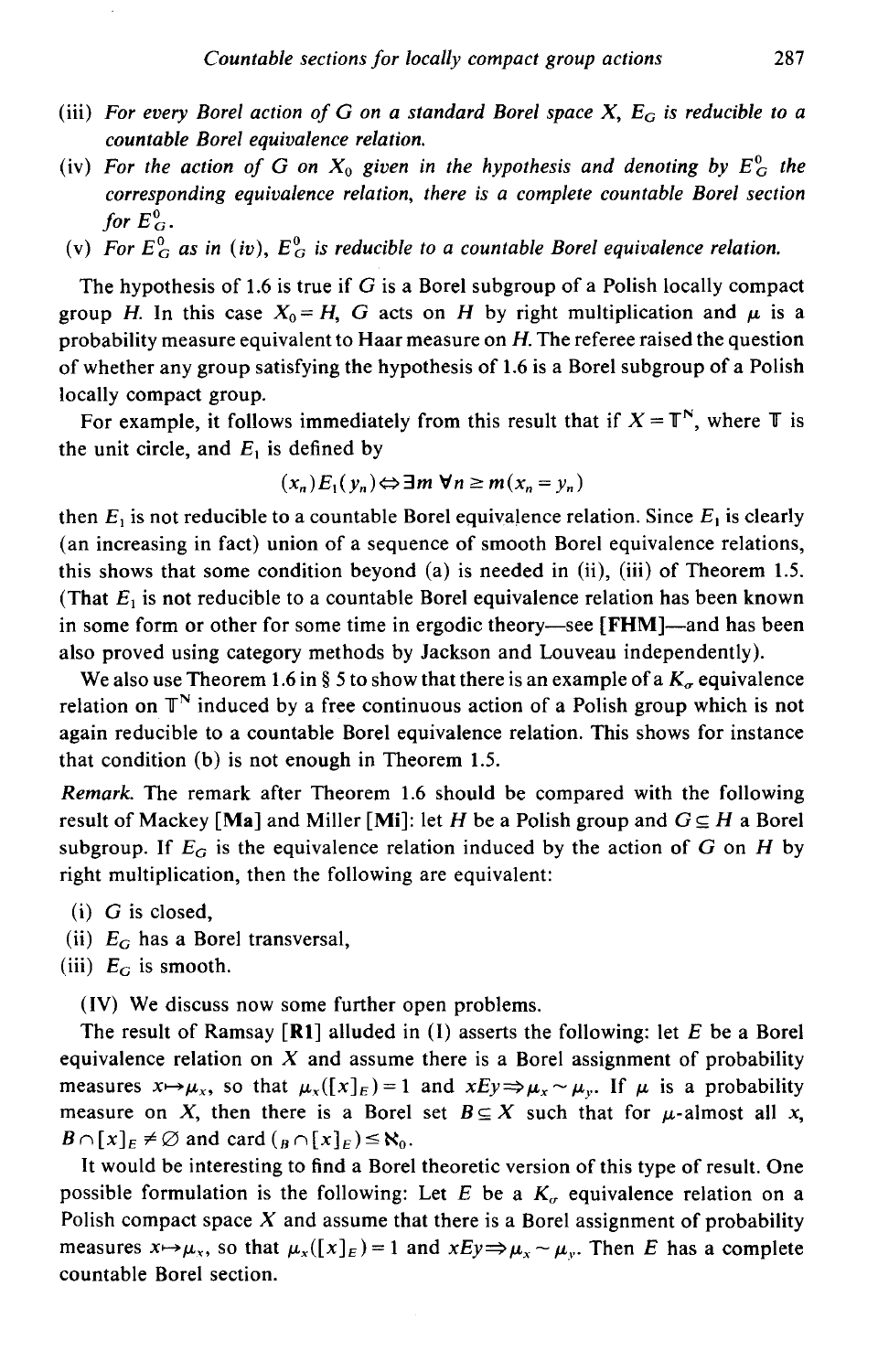We have restricted ourselves to  $K<sub>\sigma</sub>$  relations as these are more manageable (and by measure-theoretic approximations a positive answer even in this case would imply Ramsay's Theorem). However, we do not know any obstruction to a more general result for arbitrary Borel *E.* We do want to point out though that one could not hope for further generalizations, where the assignment  $x \mapsto \mu_x$  is replaced by a Borel ccc assignment  $C \rightarrow I_C$ , in view of the example mentioned at the end of (III).

(V) The rest of this paper is organized as follows: in  $\S 2$  we prove Theorem 1.1, in § 3 Theorem 1.5, in § 4 Theorem 1.6 and in § 5 we discuss the examples mentioned in (III).

#### 2. *Proof of Theorem* 1.1

Fix a metric *d* on *X*. Fix also a compact nbhd  $\Lambda$  of  $1 \in G$  and a compact symmetric  $(\Delta = \Delta^{-1})$  nbhd of 1 such that  $\Delta^2 \subseteq \Lambda$ .

Consider the following relation on  $X$ :

$$
R(x, y) \Leftrightarrow \exists g \in \Delta(y = xg).
$$

Following Forrest [F] and Feldman-Hahn-Moore **[FHM],** we will find a sequence  $X_n \subseteq X$  such that  $X = \bigcup_n X_n$  and  $R \mid X_n$  (=  $R \cap X_n^2$ ) is an equivalence relation (on  $X_n$ ). To do this, for each  $\varepsilon > 0$  put

$$
A_{\varepsilon} = \{x \in X : \forall g \in G[(d(x, xg) \leq \varepsilon \land g \in \Lambda) \Rightarrow g \in G_{x} \Delta^{0}]\}
$$

where  $G_x = \{g : xg = x\}$  is the stabilizer of *x* and  $\Delta^0 = \text{int }(\Delta)$ .

*Claim* 1.  $X = \bigcup_{n \geq 1} A_{1/n}$ .

*Proof.* Fix  $x \in X$ . If  $x \notin \bigcup_{n \geq 1} A_{1/n}$ , towards a contradiction, find for each  $n \geq 1$ ,  $g_n \in G$  with  $d(x, xg_n) \leq 1/n$  and  $g_n \in \Lambda - G_x \Delta^0$ . Since  $\Lambda - G_x \Delta^0$  is compact, by going to a subsequence, we can assume that  $g_n \to g \in \Lambda - G_x \Delta^0$ . As the action is continuous and  $d(x, xg_n) \leq 1/n$ , it follows that  $d(x, xg) = 0$ , i.e.  $g \in G_x$  so that  $g \in G_x \Delta^0$ , a contradiction.

*Claim 2.* Let  $B \subseteq A_{\epsilon}$ , diam  $(B) \leq \epsilon$ . Then  $R \mid B$  is an equivalence relation.

*Proof.* As  $\Delta = \Delta^{-1}$  and  $1 \in \Delta$ , *R* is reflexive and symmetric. Fix now *x*, *y*, *z*  $\in$  *B* with *R*(*x, y*), *R*(*y, z*). Let *g, h*  $\in \Delta$  be such that  $y = xg$ ,  $z = yh$ . Then  $z = xgh$ ,  $gh \in \Delta^2 \subseteq \Lambda$ and  $d(x, xgh) \leq \varepsilon$ , so, as  $x \in A_{\varepsilon}$ ,  $gh \in G_x \Delta^0$ , i.e.  $gh = pq$  with  $p \in G_x$ ,  $q \in \Delta^0$ . Then  $z = xpq = xq$ , i.e.  $R(x, z)$ .

By the two preceding claims, we can easily write  $X = \bigcup_n X_n$ , where each  $X_n$  is of the form  $A_{\varepsilon} \cap B$  for some ball B of diameter  $\leq \varepsilon$  and  $R | X_n$  is an equivalence relation.

We will verify now that each  $X_n$  is Borel. For that we will use the following classical result of descriptive set theory. (For this and other standard facts of descriptive set theory that we use later we refer the reader to Moschovakis [Mo].)

THEOREM 2.1. *If X*, *Y* are Polish spaces,  $P \subseteq X \times Y$  is Borel and each section  $P_x =$  $\{y: P(x, y)\}\$ is  $K_{\alpha}$ , then  $proj[P] = \{x: \exists y P(x, y)\}\subseteq \mathcal{X}$  is Borel.

To show that each  $X_n$  is Borel it is enough to prove that each  $A_n$  is Borel. *Claim* 3. *A,* is Borel.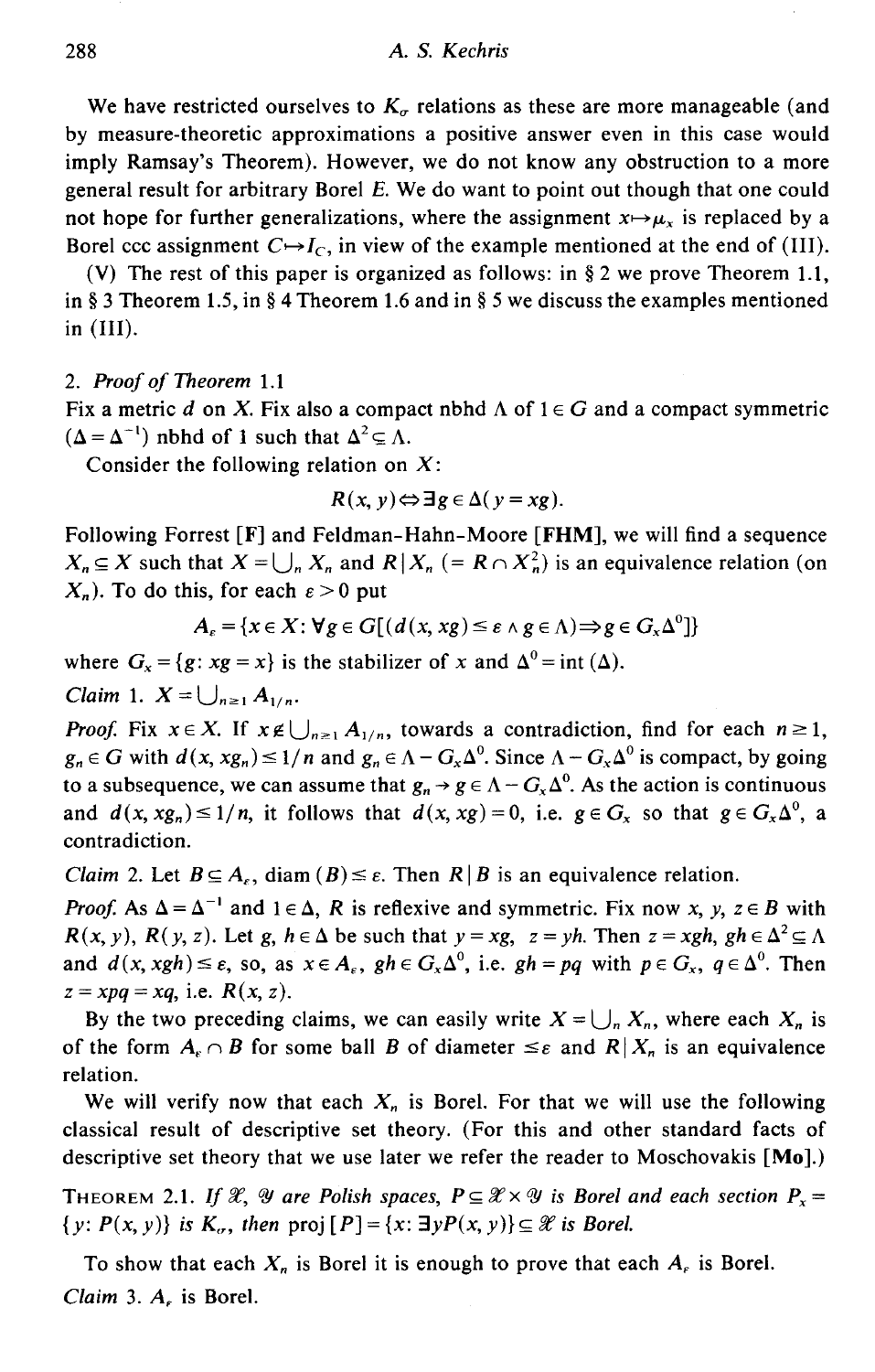Proof. We have

$$
x \notin A_{\varepsilon} \Leftrightarrow \exists g P(x, g)
$$

where

$$
P(x, g) \Leftrightarrow d(x, xg) \leq \varepsilon \wedge g \in \Lambda \wedge g \notin G_x \Delta^0.
$$

So  $P \subseteq X \times G$ ,  $X - A$ <sub>e</sub> = proj [P]. It is enough therefore to check that *P* is Borel and each section  $P_x \subseteq G$  is  $K_\sigma$  or, as G is itself is  $K_\sigma$ , that  $P_x$  is closed. The last statement is straightforward, so let us verify that P is Borel. The conditions  $d(x, xg) \leq$  $\varepsilon$ ,  $g \in \Lambda$  are clearly closed, so it is enough to check that

$$
P'(x, g) \Leftrightarrow g \in G_x \Delta^0 \Leftrightarrow \exists h \exists p [x h = x \wedge p \in \Delta^0 \wedge g = h p]
$$

is Borel. But *P'* is the projection of a Borel set *P''* in  $(X \times G) \times G^2$  whose sections  $P''_{x,q} \subseteq G^2$  are  $F_{\sigma}$  and thus, as  $G^2$  is  $K_{\sigma}$ , actually  $K_{\sigma}$ .

Our next step is to show that  $R|X_n$  is smooth. This will be based on the following standard fact.

PROPOSITION 2.2. If  $E$  is a closed equivalence relation on a Polish space  $\mathscr{X}$ , then  $E$  is *smooth.* 

*Proof.* If  $(x, y) \notin E$ , let *A*, *B* be basic open sets in  $\mathcal{X}$  with  $(x, y) \in A \times B$ ,  $(A \times B) \cap E =$  $\emptyset$ . Then  $[A]_E \cap [B]_E = \emptyset$  and  $[A]_E$ ,  $[B]_E$  are analytic (here  $[A]_E$  is the *E*-saturation of A.) Inductively define:  $A_0 = [A]_E$ ,  $A_1 = a$  Borel set separating  $[A_0]_E$ ,  $[B]_E$  (i.e.  $A_1 \supseteq [A]_E, A_1 \cap [B]_E = \emptyset$ ,  $A_2 = [A_1]_E, A_3 =$  a Borel set separating  $[A_2]_E, [B]_E$ , etc. Let  $A_{\infty} = \bigcup_{n} A_{n}$ . Then  $A_{\infty}$  is Borel, *E*-invariant and  $x \in A_{\infty}$ ,  $y \notin A_{\infty}$ . Since there are only countably many such  $A_{\infty}$  (choosing our A, B from a fixed countable basis) it follows that there is a countable family of Borel sets  $C_n$  with  $xEy \Leftrightarrow$  $\forall n[x \in C_n \Leftrightarrow y \in C_n]$ . But this is exactly smoothness of E.

*Remark.* In [HKL] it is shown that the preceding proposition is valid even for  $G_8E$ .

To show now that  $R|X_n$  is smooth, note first that R is closed (in  $X^2$ ). Since  $X_n$ is Borel, we can find a Polish topology  $\tau$  on  $X$  which extends its underlying topology but has no more Borel sets, such that  $X_n$  becomes clopen in  $\tau$  (see e.g. [Ku]). Look at the Polish space  $(X_n, \tau)$ . Since *R* is closed in  $X^2$ , it is also closed in  $(X^2, \tau \times \tau)$ , so  $R|X_n$  is a closed equivalence relation in the Polish space  $X_n$  with the relativized from  $\tau$  topology. By the preceding proposition  $R|X_n$  is smooth.

To summarize: we have written  $X = \bigcup_n X_n$ , with  $X_n$  Borel such that  $R|X_n$  is smooth. Since  $E = E_G$  is induced by the Borel action of a Polish group, we can assign, as in example (i) of § 1(II), a  $\sigma$ -ideal  $J_C$  to each  $C \in X/E$  by

$$
B \in J_C \Leftrightarrow \{g \in G : xg \in B\} \text{ is meager}
$$

(for any  $B \subseteq C$ ,  $x \in C$ ). Using this define for each  $x \in X$ ,

$$
n(x) = \text{least } n \text{ such that } X_n \cap [x]_E \notin J_{[x]_E}.
$$

Clearly  $n(x)$  exists, as  $[x]_E \notin J_{[x]_E}$  and  $[x]_E = \bigcup_n (X_n \cap [x]_E)$  and depends only on  $[x]_E$ . Put

$$
x\in \tilde{Y} \Leftrightarrow x\in X_{n(x)}
$$

We will verify that  $\tilde{Y}$  is Borel. This is based on the following result from descriptive set theory.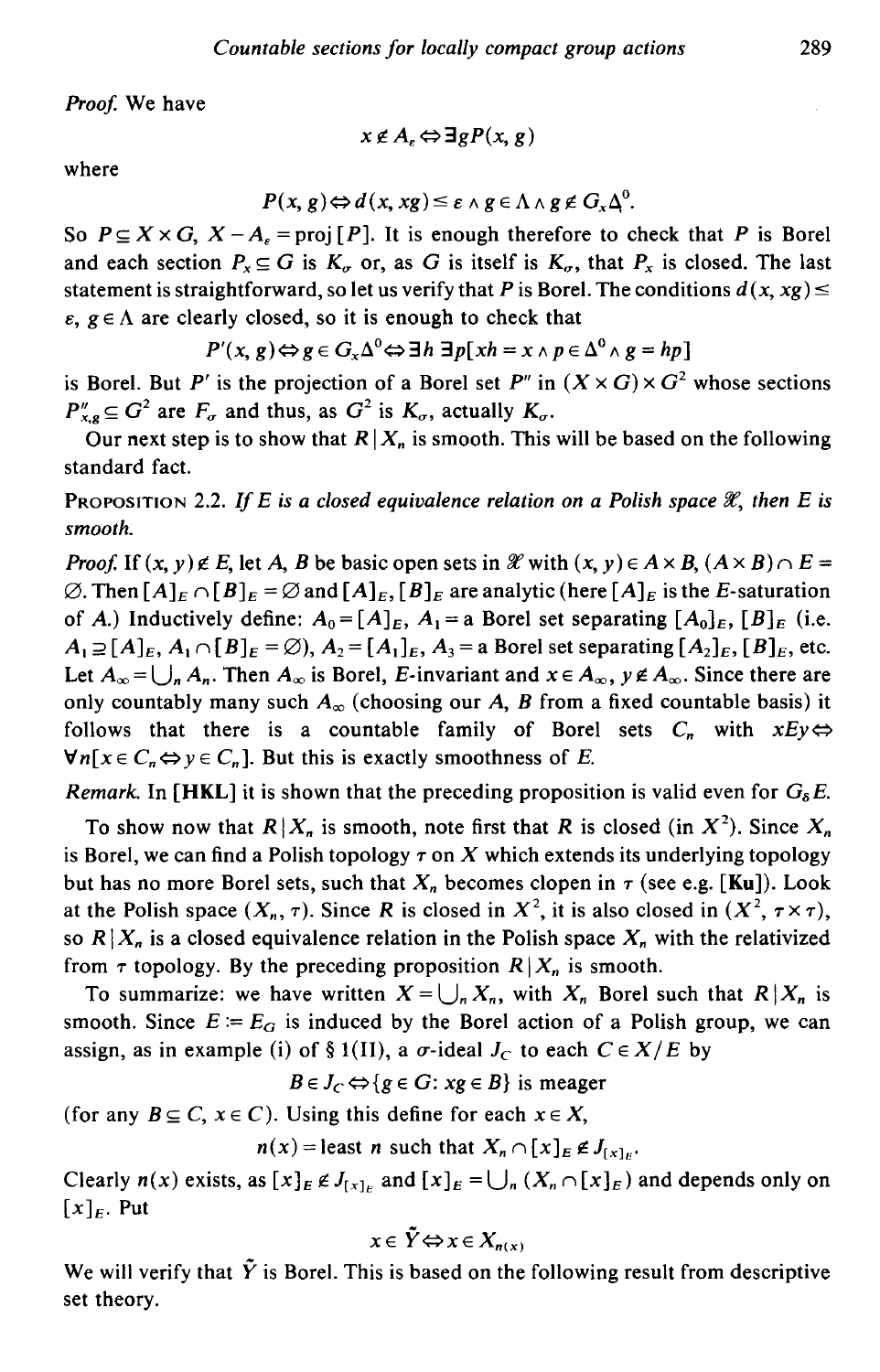THEOREM 2.3. Let  $\mathscr{X}, \mathscr{Y}$  be Polish spaces,  $P \subseteq \mathscr{X} \times \mathscr{Y}$  Borel and put

 $x \in O \Leftrightarrow P_x$  *is not meager.* 

*Then* Q *is Borel as well.* 

Using this we compute that the function  $n: X \to \mathbb{N}$  is Borel and therefore  $\tilde{Y}$  is Borel:

 $n(x) = n \Leftrightarrow X_n \cap [x] \notin J_{[x]_n} \wedge \forall m < n[X_m \cap [x] \in J_{[x]_n}].$ 

Since  $X_n \cap [x] = \{y \in [x]_E : y \in X_n\}$ , it is clearly enough, by the definition in § 1(II), to show that the assignment  $C \rightarrow J_C$  is Borel. So fix  $A \subseteq X^2$  Borel. Then

 $x \in A_j \Leftrightarrow \{y \in [x]_E : A(x, y)\} \in J_{[x]_E} \Leftrightarrow \{g : A(x, xg)\}$  is meager

so A*1* is Borel by the preceding theorem.

Let us notice now some further facts about  $\tilde{Y}$ .

(1)  $R|\tilde{Y}$  is an equivalence relation: This is because if *x*, *y*,  $z \in \tilde{Y}$  are such that *R(x, y), R(y, z)* then *z, y, z*  $\in X_{n(x)}$  (and  $n(x) = n(y) = n(z)$ ), so *R(x, z)* holds.

(2) *R* |  $\tilde{Y}$  is smooth: Because if  $f_n: X_n \to Z_n$  witness the smoothness of *R* |  $X_n$ , with *Z<sub>n</sub>* pairwise disjoint, then  $f(x) = f_{n(x)}(x)$ ,  $f: \tilde{Y} \rightarrow \bigcup_{n} Z_n$  witnesses the smoothness of  $R|\tilde{Y}$ .

(3) If  $Z \subseteq \tilde{Y}$  is a *transversal* for  $R | \tilde{Y}$ , i.e. it meets every  $R | \tilde{Y}$ -equivalence class in exactly one point, then  $Z$  is a complete lacunary section for  $E$ : This is because  $\tilde{Y}$  meets every *E*-equivalence class and if  $(x, y) \notin R$  then  $y \notin x\Delta$ .

(4)  $\tilde{Y}$  meets every *E*-equivalence class and there are only countably many  $R|\tilde{Y}$ equivalence classes in each £-equivalence class. (This follows from (3).)

Define then the following subset *Y* of  $\tilde{Y}$ :

$$
x \in Y \Leftrightarrow x \in \tilde{Y} \wedge [x]_{R|\tilde{Y}} \notin J_{[x]_{\varepsilon}}
$$

Clearly *Y* is Borel and has properties (1)-(3) (with  $\tilde{Y}$  replaced there by *Y*). But moreover it has the following further property

(5)  $D \in Y/(R | Y) \Rightarrow D \notin J_{[D]_c}$ .

We can define then a Borel assignment  $D \mapsto I_D$  for  $D \in Y/(R|Y)$  by

 $B \in I_D \Leftrightarrow B \in J_{[D]_E}$ 

(To see that it is Borel notice that for  $A \subseteq Y^2$ 

$$
x \in A_I \Leftrightarrow \{ y \in [x]_{R|Y} : A(x, y) \} \in I_{[x]_{R|Y}}
$$
  

$$
\Leftrightarrow \{ y \in [X]_E : y \in Y \land yRx \land A(x, y) \} \in J_{[x]_E}.
$$

So the proof will be complete once we establish the following key fact which comes essentially from Theorem 4.1.1 of [Kel].

THEOREM 2.4. *Let* F *be a smooth Borel equivalence relation on a standard Borel space Y. Assume there is a Borel assignment*  $D \rightarrow I_D$  of  $\sigma$ -ideals to each equivalence class  $D \in Y/F$ . Then there is a Borel transversal Z for *F*.

*Proof.* Without loss of generality we can assume that *Y* is a Borel subset of a Polish space *V*. Recall now the following standard result of descriptive set theory.

THEOREM 2.5. If  $\mathscr X$  is Polish,  $H \subseteq \mathscr X$  a Borel set, then there is closed  $G \subseteq \mathscr N$  (=  $\mathbb N$ <sup>n</sup>, *the Baire space) and continuous injective*  $\pi: G \rightarrow \mathcal{X}$  *with*  $\pi[G] = H$ .

This has the following immediate corollary.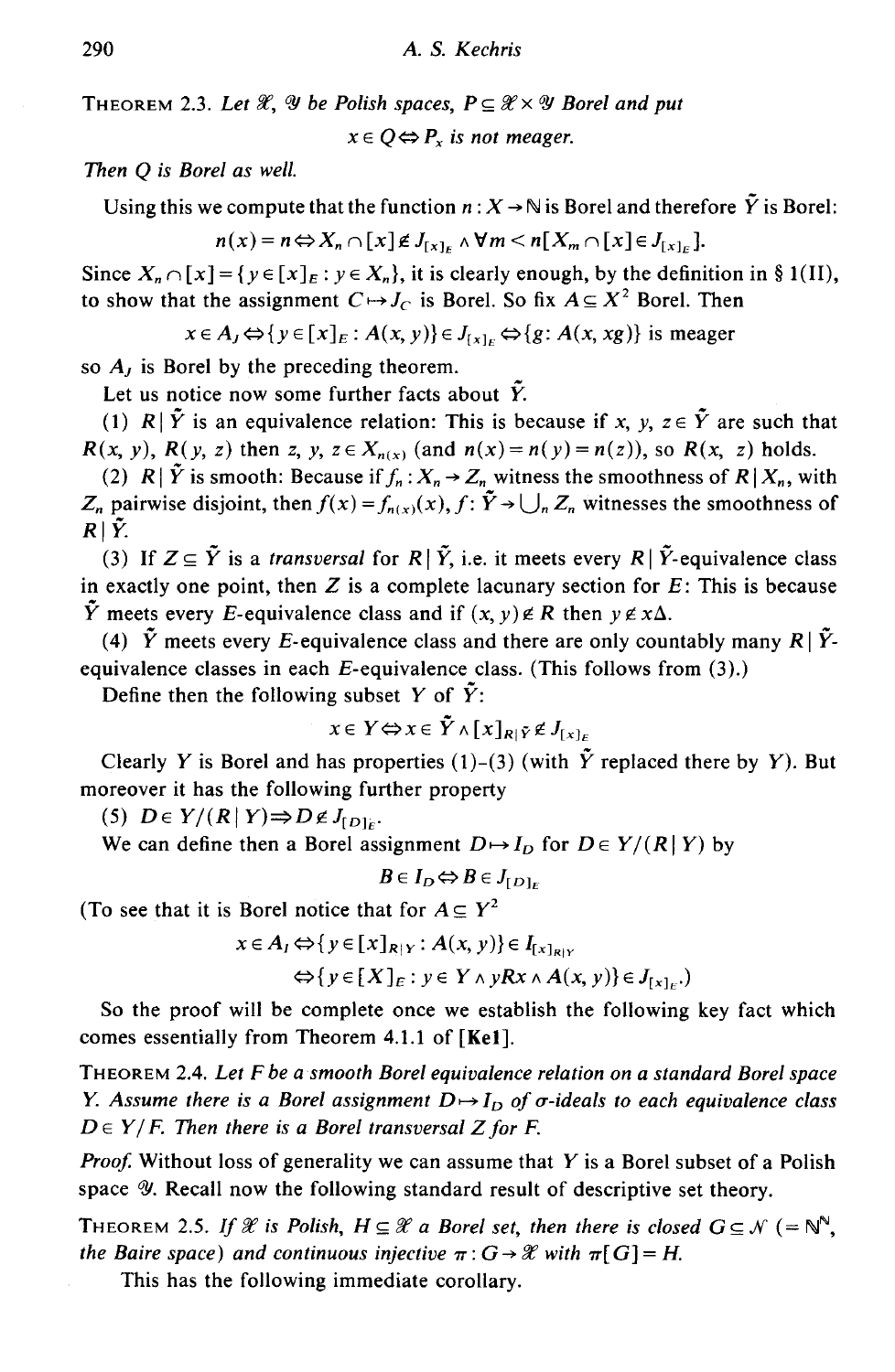COROLLARY 2.6. Let H be a Borel set in a Polish space  $\mathscr X$ . Then there is a family  $\{H_s\}$ , where S varies over  $\mathbb{N}^{\leq \omega}$  (the set of finite sequences of natural numbers), such that

- (i) *Hs is Borel;*
- (ii)  $H_{\emptyset} = H$ ;  $H_{s\hat{m}} \cap H_{s\hat{m}} = \emptyset$ , if  $n \neq m$ ;  $H_s = \bigcup_n H_{s\hat{m}}$ ;
- (iii) If  $\alpha \in \mathcal{N}$  and  $H_{\alpha|n} \neq \emptyset$  for all n, then  $H_{\alpha} := \bigcap_n H_{\alpha|n}$  is a singleton  $\{x\}$  and for *any*  $x_n \in H_{\alpha|n}$ ,  $x_n \to x$ .

*Proof* (of corollary). Let G,  $\pi$  be as in the preceding theorem. For  $x \in \mathbb{N}^{< \omega}$ ,  $\gamma \in \mathcal{N}$ let  $s \subset \gamma$  iff *s* is a initial segment of  $\gamma$ . Put

$$
x\in H_s \Leftrightarrow s\subseteq \pi^{-1}(x).
$$

Then (i), (ii) are obvious. For (iii), fix  $\alpha$  with  $H_{\alpha|n} \neq \emptyset$  for all *n*. Let  $x_n \in H_{\alpha|n}$ . Then  $\alpha | n \subset \pi^{-1}(x_n) = \alpha_n \in G$ . So  $\alpha_n \to \alpha \in G$  and therefore  $\pi(\alpha_n) = x_n \to \pi(\alpha) = x$ . Since  $\alpha \mid n \subset \alpha = \pi^{-1}(x), \ x \in H_\alpha.$ 

We complete now the proof of Theorem 2.4. Let  $f: Y \rightarrow W$ , W Polish, be a Borel function with  $yFz \Leftrightarrow f(y) = f(z)$ . Put

$$
H(y, w) \Leftrightarrow f(y) = w
$$

so that H is Borel (in  $\mathcal{X} = Y \times \mathcal{W}$ ). Let  ${H<sub>s</sub>}$  be the family of the preceding corollary. For each we range (f), put  $H_s^w = \{y: H_s(y, w)\}\$ . Then  $\{H_s^w\}$  satisfies (i)-(iii) of the preceding corollary for  $H^* = H^*_{\varnothing} = f^{-1}(w)$  (which is a *F*-equivalence class). Since  $H_{(n)}^{\omega}$  is a partition of  $H_{\varnothing}^{\omega}$  and  $I_{H^{\omega}}$  is a  $\sigma$ -deal (with  $H^{\omega} \notin I_{H^{\omega}}$ ), find the least *n* with  $H_{(n)}^w \notin I_{H^w}$  and call it  $\alpha^w(0)$ . Since now  $H_{(a^w(0),n)}^w \notin I_{H^w}$  is a partition of  $H_{(a^w(0))}^w$ , find the least *n*, call it  $\alpha^{w}(1)$ , with  $H_{(\alpha^{w}(0),n)}^{w} \notin I_{H^{w}}$ , etc. Clearly  $H_{\alpha^{w}(n)}^{w} \notin I_{H^{w}}$  for all *n*, so  $H_{\alpha}^{*}$  is a singleton, say  $y(w)$ . So we have chosen for each  $w \in \text{range}(f)$  an element  $y(w) \in f^{-1}(w)$ . Clearly if

$$
Z = \{y(w): w \in F[Y]\}
$$

 $Z$  is a transversal for  $F$ . It remains to show that  $Z$  is Borel. We have

 $y \in Z \Leftrightarrow y = y(f(y)) \Leftrightarrow \forall n (y \in H_{\alpha^{f(y)}(n)}^{f(y)}.$ 

So it is enough to check that for each *n* the set

$$
Z_n = \{ y : y \in H_{\alpha^{f(y)}}^{f(y)}|_{n} \}
$$

is Borel. First notice that if for each *y* we define  $n_0(y)$ ,  $n_1(y)$ ,... to be the unique integers such that

$$
y \in H_{(n_0(y),...,n_k(y))}^{f(y)}
$$
, for all k

then  $n_i: Y \rightarrow \mathbb{N}$  are Borel functions. We proceed now to show that  $Z_n$  is Borel by induction on n:

For  $n = 0$ :  $Z_0 = \{y: y \in H^{f(y)}_{\emptyset}\}=Y$ .

For  $n = 1$ :  $y \in Z_1 \Leftrightarrow H_{(n_0(y))}^{f(y)} \notin I_{[y]_F} \wedge \forall n \le n_0(y) [H_{(n)}^{f(y)} \in I_{[y]_F}].$ Since

$$
H_{(n)}^{f(y)} \in I_{[y]_F} \Leftrightarrow \{x: (x, f(y)) \in H_{(n)}\} \in I_{[y]_F}
$$

and the assignment  $D \rightarrow I_D$  is Borel, it is clear that  $Z_1$  is Borel.

For  $n = 2$ :  $y \in Z_2 \Leftrightarrow y \in Z_1 \wedge H_{(n_0(y), n_1(y))}^{f(y)} \not\in I_{[y]_F} \wedge \forall n \lt n_1(y) [H_{(n_0(y), n)}^{f(y)} \in I_{[y]_F}],$  so again  $Z_2$  is Borel.

Proceed this way *ad infinitum* ...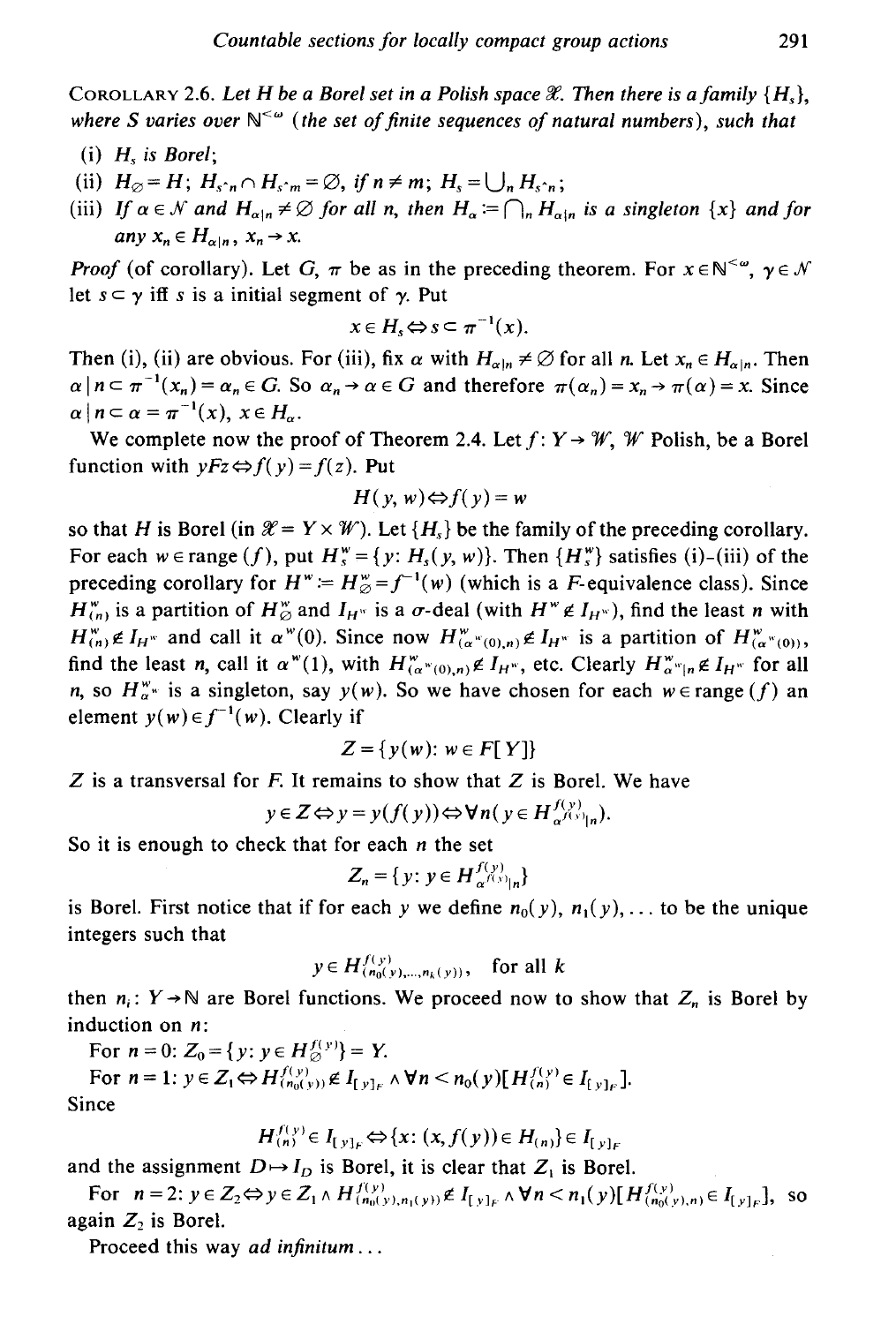*Remarks.* (i) Theorem 2.4 is a generalization of the result in Burgess [B], with a different proof. In [B], the author proves that if  $F$  is a smooth Borel equivalence relation in a Polish space *X* and *F* is induced by the continuous action of a Polish group on X, then F has a Borel transversal. This follows from 2.4 by  $\S1(I)$ , example (i).

(ii) It was mentioned in § 1(II) that there is a Borel equivalence relation E reducible to a countable Borel  $F$  but which is not induced by a Borel action of a second countable locally compact group  $G$ . In fact, we can see that there is smooth Borel E which is not induced by a Borel action of a Polish group: Let  $A \subseteq \mathcal{N}$  be analytic but non-Borel and let  $H \subseteq \mathcal{N} \times \mathcal{N}$  be closed with  $A = \text{proj}[H]$ . Define on *H* the equivalence relation E by  $(x, y)E(x', y') \Leftrightarrow x = x'$ . This is clearly Borel (in fact closed) smooth but cannot have a Borel transversal. Otherwise if *Z* was such a transversal,  $A = \text{proj } [Z]$  and for all  $x \in A$  there is unique *y* with  $(x, y) \in Z$ , so A would be Borel, a contradiction.

# 3. *Proof of Theorem* 1.5

We show first that (i) $\Rightarrow$ (ii). Say E has a complete countable Borel section *Y*. Put  $F = E | Y$ . Thus *F* is countable and  $E \leq F$  because the relation  $S(x, y) \Leftrightarrow x E y \wedge y \in Y$ is Borel and for each *x*,  $S_r = \{y: S(x, y)\}\$ is countable and non- $\emptyset$ , so by a standard uniformization theorem there is a Borel function  $f: X \rightarrow Y$  with  $xEf(x)$ . Thus f reduces  $E$  to  $F$ . Now any countable Borel equivalence relation  $F$  can be written as  $\bigcup_{n} F_n$  with  $F_n$  smooth Borel equivalence relations. To see this notice that in Feldman-Moore [FM], it is shown that if  $F$  is a countable Borel equivalence relation on *Y* then there is a sequence  $\{g_n\}$  of idempotent Borel automorphisms of *Y* with  $xFy \Leftrightarrow \exists n(g_n(x) = y)$ . So put  $xF_ny \Leftrightarrow x = y \vee g_n(x) = y$ . Then each equivalence class of  $F_n$  has cardinality  $\leq 2$ , thus  $F_n$  is smooth. Let now  $E_n = f^{-1}[F_n]$ , i.e.  $xE_ny \Leftrightarrow$  $f(x)F_nf(y)$ . Then  $E = \bigcup_n E_n$  and  $E_n$  is smooth. So we proved (a) of (ii). To prove (b) we actually prove (b') of (iii), which is clearly stronger (given  $x \mapsto \mu_x$  define  $I_C$ by  $A \in I_C \Leftrightarrow \mu_x(A) = 0$ , for any  $x \in C$ .)

Consider again the relation  $S(x, y) \Leftrightarrow x E y \wedge y \in Y$  introduced above. As its sections are countable we have by a standard result in descriptive set theory a countable sequence  $f_n$  of Borel functions,  $f_n: X \to Y$ , with  $\{f_n(x): x \in X\} = S_x = Y \cap [x]_E$ . Let  $\delta_z$  denote the Dirac measure at the point *z* and finally put  $\mu_x = \sum 1/2^{n+1} \cdot \delta_{f(x)}$ . This clearly works.

We have just seen that also (i) $\Rightarrow$ (iii) and (iii) $\Rightarrow$ (ii). So it only remains to prove that  $(ii) \Rightarrow (i)$ .

First notice that  $\forall x \exists n ([x]_{E_n} \notin I_{x\setminus F_n})$ . This is because  $[x]_E = \bigcup_n [x]_{E_n}$ . Let  $X_n = \{x: [x]_{E_n} \notin I_{[x]_F}\}.$ 

Thus  $X = \bigcup_n X_n$ . Also  $X_n$  is  $E_n$ -invariant and Borel. Moreover for each  $C \in X/E$ ,  $C \cap X_n$  contains only countably many  $E_n$ -equivalence classes by the ccc of  $I_c$ . We will show that if  $F_n = E_n | X_n$ , then there is a Borel transversal  $Y_n \subseteq X_n$  for  $F_n$ . Thus *C*  $\cap$  *Y<sub>n</sub>* is countable for each *C*  $\in$  *X*/*E*. Let *Y* =  $\bigcup_n$  *Y<sub>n</sub>*. Then *Y* is a countable Borel section for *E*. Since for any  $C = [x]_E$ ,  $x \in X_n$  for some *n* it follows that  $C \cap Y_n \neq \emptyset$ , so *Y* is a complete section.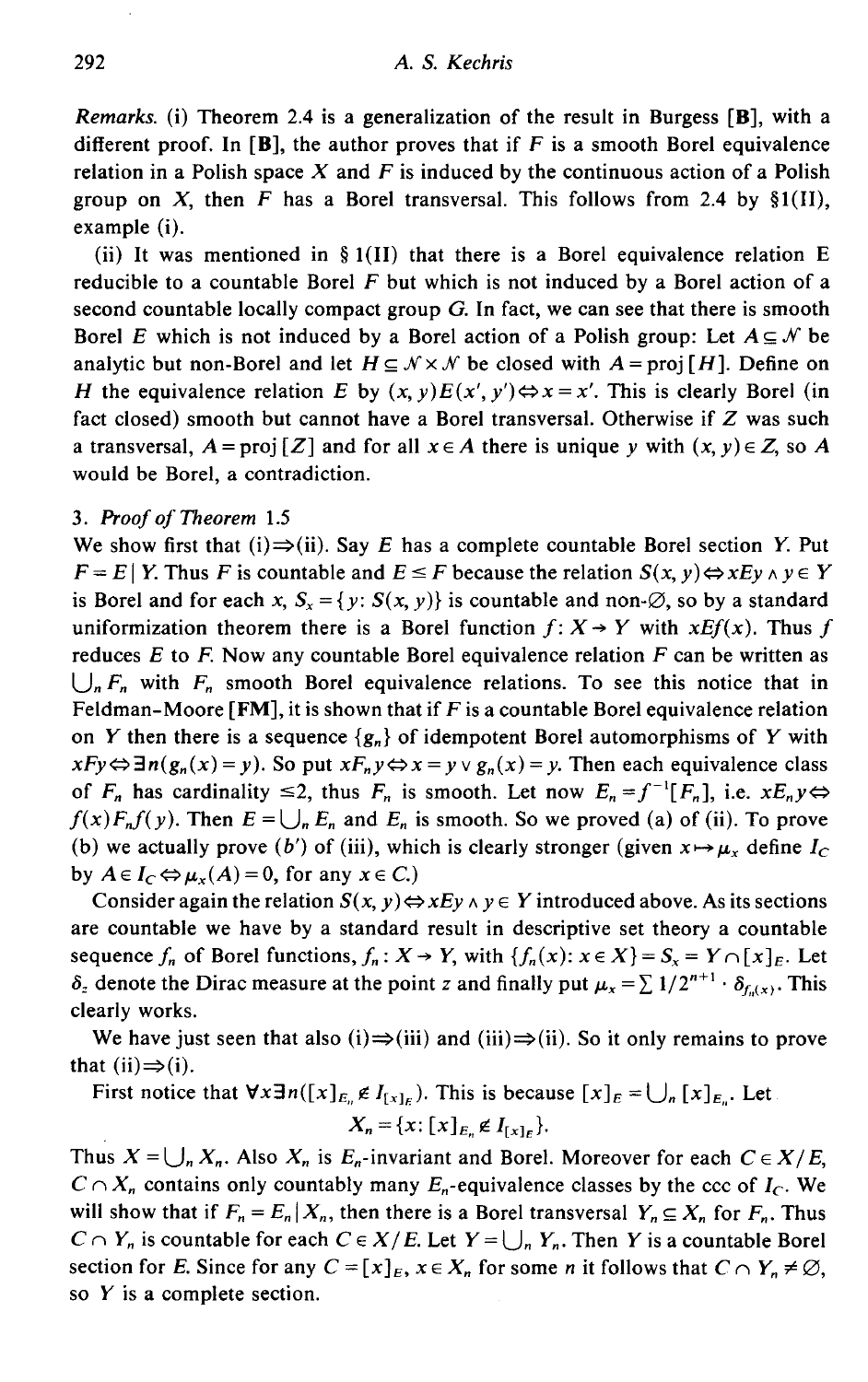To prove the existence of  $Y_n$  consider  $(X_n, F_n)$ . It is clearly a smooth Borel equivalence relation. Define a Borel assignment  $D \mapsto J_D$  of  $\sigma$ -ideals to each equivalence class  $D \in X_n / F_n$  by

$$
A\in J_D \Leftrightarrow A\in I_{[D]_E}.
$$

Then by Theorem 2.4 we are done.

4. *Proof of Theorem* 1.6

The implications (i) $\Rightarrow$ (ii) $\Rightarrow$ (iii) $\Rightarrow$ (v) and (ii) $\Rightarrow$ (iv) $\Rightarrow$ (v) are clear. So it is enough to prove  $(v) \Rightarrow (i)$ . The proof will be based on the following

THEOREM 4.1. *Let* G *be a standard Borel group acting in a Borel way on a standard Borel space X with E<sub>G</sub> the corresponding equivalence relation. Assume* 

(i) The action is free (i.e.  $xg \neq x$ , if  $x \in X$ ,  $g \neq 1$ ),

(ii) There is a probability measure  $\nu$  on  $X$  which is G-quasi-invariant,

(iii) there is an assignment  $x \mapsto \mu_x$  with  $\mu_x([x]_{E_G}) = 1$  and  $xE_Gy \Rightarrow \mu_x \sim \mu_y$ , which is *v*-measurable, i.e. for each bounded Borel  $B: X^2 \to \mathbb{R}$  the function  $b: X \to \mathbb{R}$  given by  $b(x) = \int_{[x]_F} B(x, y) d\mu_x(y)$ , where  $E = E_G$ , is *v*-measurable.

*Then* G *is Polish locally compact.* 

*Proof.* Define the following probability measure on G: For  $A \subseteq G$  Borel, let

$$
\mu(A) = \int \mu_x(xA) \, dv(x).
$$

The function  $x \mapsto \mu_x(xA)$  is *v*-measurable, so that this integral makes since. This is because

$$
\mu_x(xA) = \int_{[x]_E} B(x, y) \ d\mu_x(y)
$$

where  $B(x, y) = 1$ , if  $y \in xA$ ;  $=0$  if  $y \notin xA$ . As the action is free, the relation

$$
P(x, y) \Leftrightarrow y \in xA \Leftrightarrow \exists g[g \in A \land y = xg] \Leftrightarrow \exists ! g[g \in A \lor y = xg]
$$

is Borel, so F is Borel. (That  $\mu$  is countably additive follows also from the freeness of the action.)

We check now that  $\mu$  is (left) quasi-invariant. i.e.  $\mu \sim g\mu$  for all  $g \in G$ . Let  $\mu(A) = 0$ . we will show that  $\mu(gA) = 0$ . Since

$$
\mu(A) = \int \mu_x(xA) \, d\nu(x)
$$

clearly  $\mu_x(xA) = 0$  *v*-a.e. Now

$$
\mu(gA) = \int \mu_x(x(gA)) \ d\nu(x) = \int \mu_x((xg)A)) \ d\nu(x) = \int \mu_{xx^{-1}}(xA) \frac{d(\nu g)}{d\nu}(x) \ d\nu(x)
$$

by the G-quasi-invariance of *v*. But  $\mu_x(xA) = 0 \Rightarrow \mu_{x-1}(xA)$ , as  $\mu_x \sim \mu_{x-1}$ . So  $\mu(gA) = 0.$ 

Now a theorem of Mackey [Ma] asserts that if  $G$  is a standard Borel group which admits a quasi invariant probability measure, then  $G$  is Polish locally compact and our proof is complete.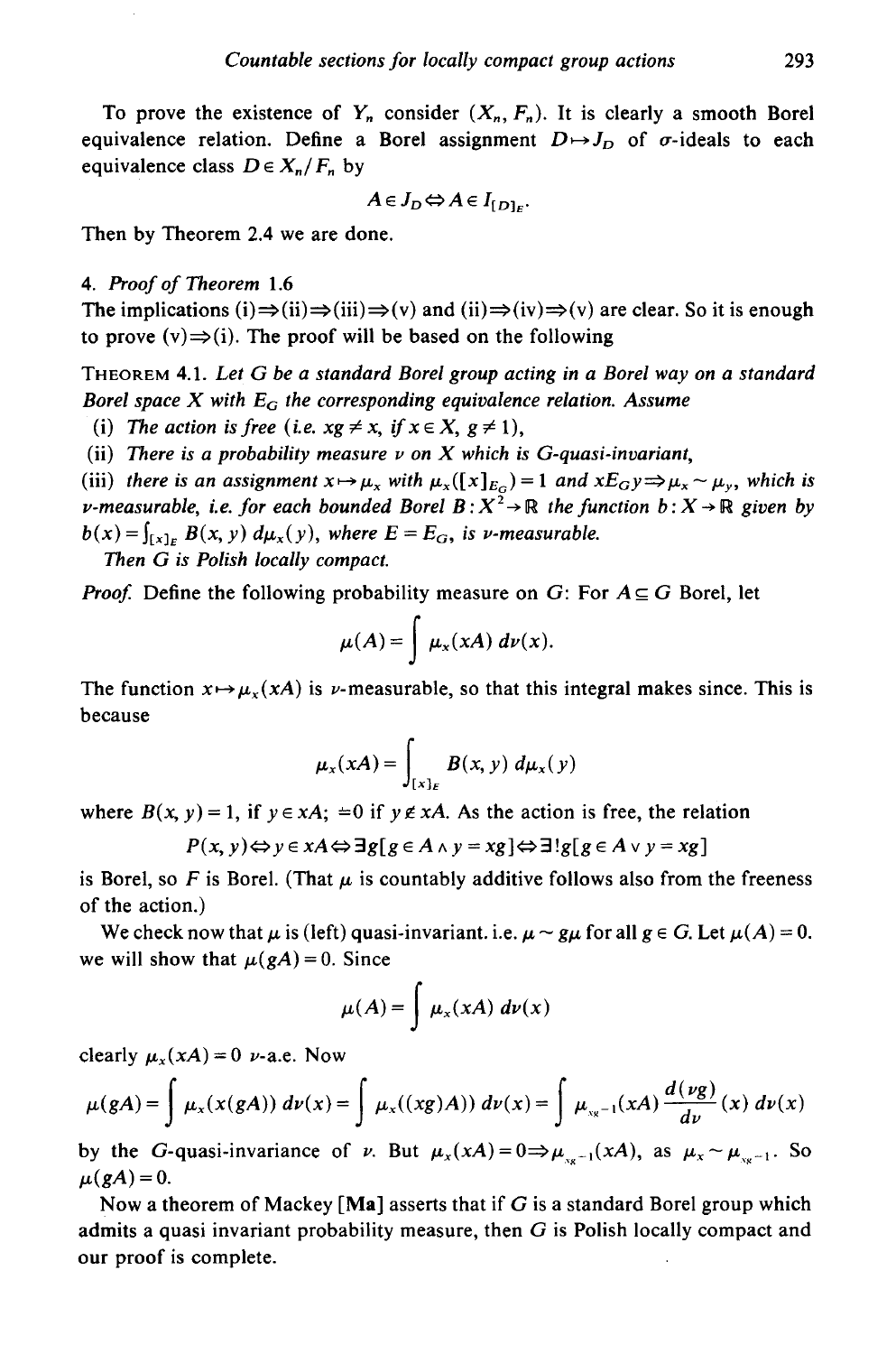Assume now  $(v)$  in Theorem 1.6. By the preceding theorem it is enough to find the assignment  $x \mapsto \mu_x$  for  $E^0 = E_G^0$ . Say *F* is a countable Borel equivalence relation on *Y* and  $f: X_0 \to Y$  reduces  $E^0$  to *F*. The relation  $R(x, y) \Leftrightarrow y = f(x)$  is Borel, so there is C-measurable  $g: f[X_0] \to X_0$  with  $f(g(y)) = y$ , where C is the smallest u-algebra containing the Borel sets and closed under the Souslin operation *d.* As F is countable we can find, by Feldman-Moore [FM], a countable group  $\{g_n\}$  of Borel automorphisms of Y inducing F. Put  $f_n(x) = g(g_n(f(x))$ . Then  $\{f_n(x): n \in \mathbb{N}\}$  $g[[f(x)]_F] \subseteq [x]_{E_0}$  depends only on  $[x]_{E_0}$ . Put  $\mu_x = \sum 1/2^{n+1} \cdot \delta_{f_n(x)}$ . Clearly  $\mu_x([x]_E) = 1$  and  $xE^0y \Rightarrow \mu_x \sim \mu_y$ . Finally  $x \mapsto \mu_x$  is v-measurable, since each  $f_n$  is C-measurable, so if  $B: X_0^2 \to \mathbb{R}$  is bounded Borel, then  $b(x) = \int B(x, y) d\mu_x(y) =$  $\sum 1/2^{n+1}$ .  $B(x, f_n(x))$  is also *C*-measurable, thus *v*-measurable.

# 5. *Some examples*

We consider first the equivalence realtion  $E_1$  on  $\mathbb{T}^N$  given by

$$
(x_n)E_1(y_n) \Leftrightarrow \exists m \forall n \ge m (x_n = y_n).
$$

We will give a proof that  $E_1$  is not reducible to a countable Borel equivalence relation based on Theorem 1.6 (and the remark following it.)

Let  $H = \mathbb{T}^{\mathbb{N}}$ ,  $G = \bigcup_{n=1}^{\infty} \mathbb{T}^{n} = \{(x_n) \in H: \exists m \forall n \geq m (x_n = 1)\}\)$ . Thus H is a Polish compact group and G is a Borel (actually  $F_{\sigma}$ ) subgroup of H. If  $E_G = E_1$  is reducible to a countable Borel equivalence relation, then G would be Polish (locally compact). Then by the Baire category theorem  $\mathbb{T}^n$  would be non-meager (in the Polish topology of G) for all large enough *n*, so  $(T^n)^{-1}T^n = T^n$  would have to contain an open nbhd of the identity by a standard fact on Polish groups (see for example  $[C]$ ). So  $T<sup>n</sup>$ would be open, therefore Polish (with the relative topology). But then by the continuity of Borel homomorphisms on Polish groups this must be the standard topology on  $\mathbb{T}^n$ . Thus  $\mathbb{T}^n$  is open in  $\mathbb{T}^{n+1}$  with the standard topology, which is absurd.

Our final example will be that of a  $K_{\sigma}$  equivalence relation on  $\mathbb{T}^N$  which is induced by a free continuous action of a Polish group but is not reducible to a countable Borel equivalence relation.

Put again  $H = \mathbb{T}^{\mathbb{N}}$  and

$$
G = \{ (x_n) \in H : \sum |1 - x_n|^2 < \infty \} = \{ (e^{iy_n}) \in H : \sum \sin^2 (y_n/2) < \infty \}.
$$

We verify the following facts.

*Fact* 1.  $\sqrt{\sum \sin^2 (a_n + b_n)} \le \sqrt{\sum \sin^2 (a_n)} + \sqrt{\sum \sin^2 (b_n)}$ .

*Proof.* Assume without loss of generality that the sums are finite and square both sides.

*Fact* 2. *G is a subgroup of H.* 

Proof. Immediate from Fact 1.

*Fact* 3. *G* is  $F_{\sigma}$  in *H*.

Define now the metric *d* on *G* by

$$
d((e^{iy_n}), (e^{iu_n})) = \sqrt{\sum \sin^2((y_n - u_n)/2 + \sum 2^{-n}|e^{iy_n} - e^{iu_n}|)}.
$$

(That it is a metric follows from Fact 1.) Clearly the identity map on  $G$  is continuous from  $(G, d)$  into H.